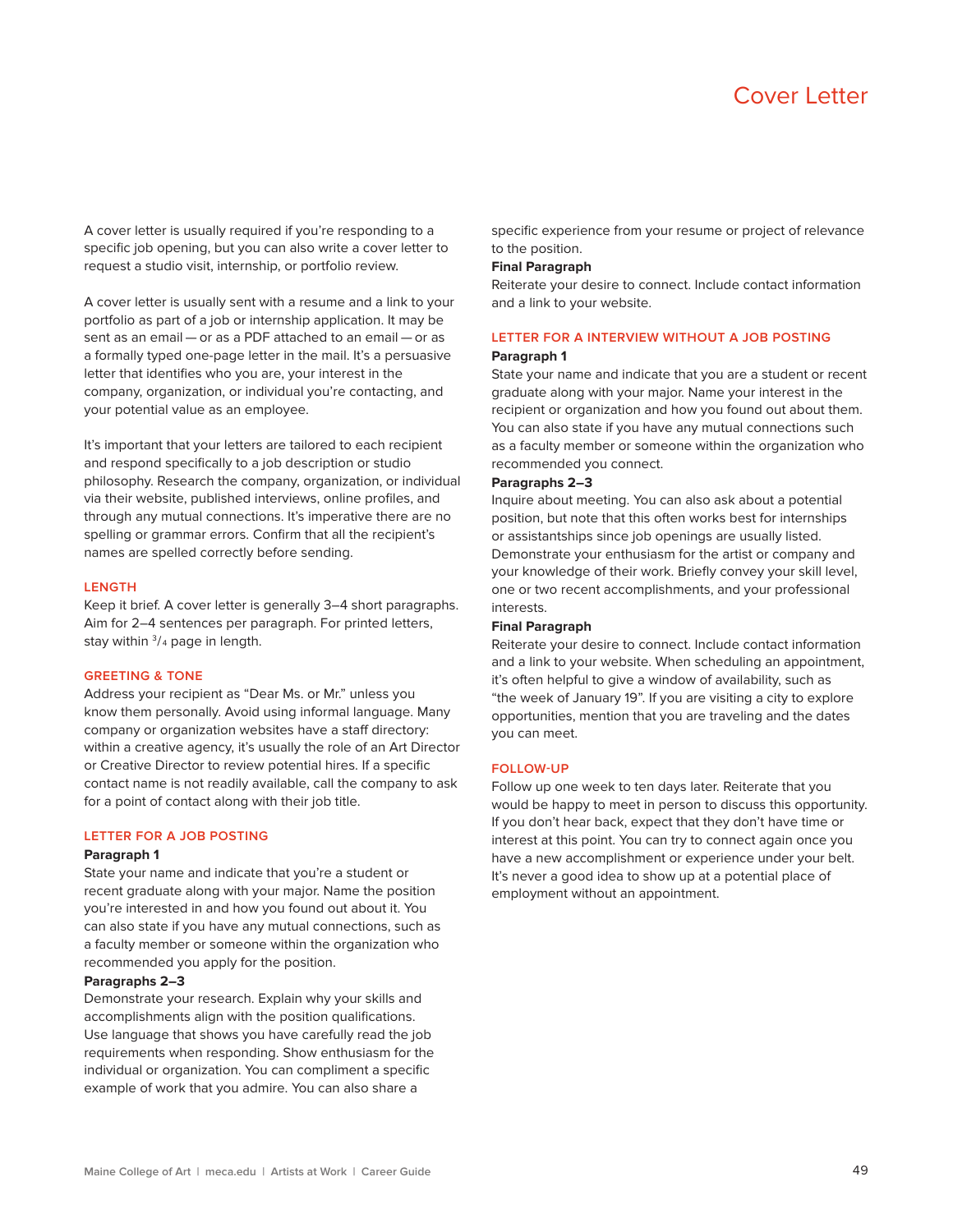## **Overall Approach**

A cover letter responding to a posted position that could be mailed or sent as a PDF.

**Contact Information** Header includes clear contact information. Greeting is addressed to specific person in the organization.

**Justin Desper** (207) 251-3173 Justindesper@gmail.com Justindesper.com Portland, ME

Dear Mr. Sullivan,

## **Paragraph 1**

I am writing to you with interest in the assistant costume supervisor role available at the Playhouse this summer. As a native to Southern Maine I was excited to find a costuming Indicates background, close to home. I am a senior at Maine College of Art in their Textile and Fashion Design looking to take the next step in pursuit of a career in fashion and costume design. This p $_{\rm{p}$  professional goals. a challenging, but rewarding opportunity that I think my skillset would be well tailored for.

Names the position you're applying for. location, and

Throughout my time at MECA I have gained skills in pattern drafting, draping, machine and hand sewing,

**Paragraph 2** Shares skills that align with the position. Describes relevant work examples.

pchine knitting. In the fall of my Junior year I worked with several other students to design mes for a Portland Ballet production of *Alice in Wonderland*. Through several years of ger and sea kayak guide at a kayak rental store, I have developed strong leadership skills host any hectic situation with a cool head.

meeting you and discussing the possibilities of me assisting with costumes this summer. Feel free to call me anytime at (207)251-3173 or email me at Justindesper@gmail.com. My portfolio can be seen on my website at Justindesper.com.

Thank you for your time,

Justin Desper

## **Paragraph 3**

Reaffirms interest in the position, lists two points of contact and website. Closes with thank you.